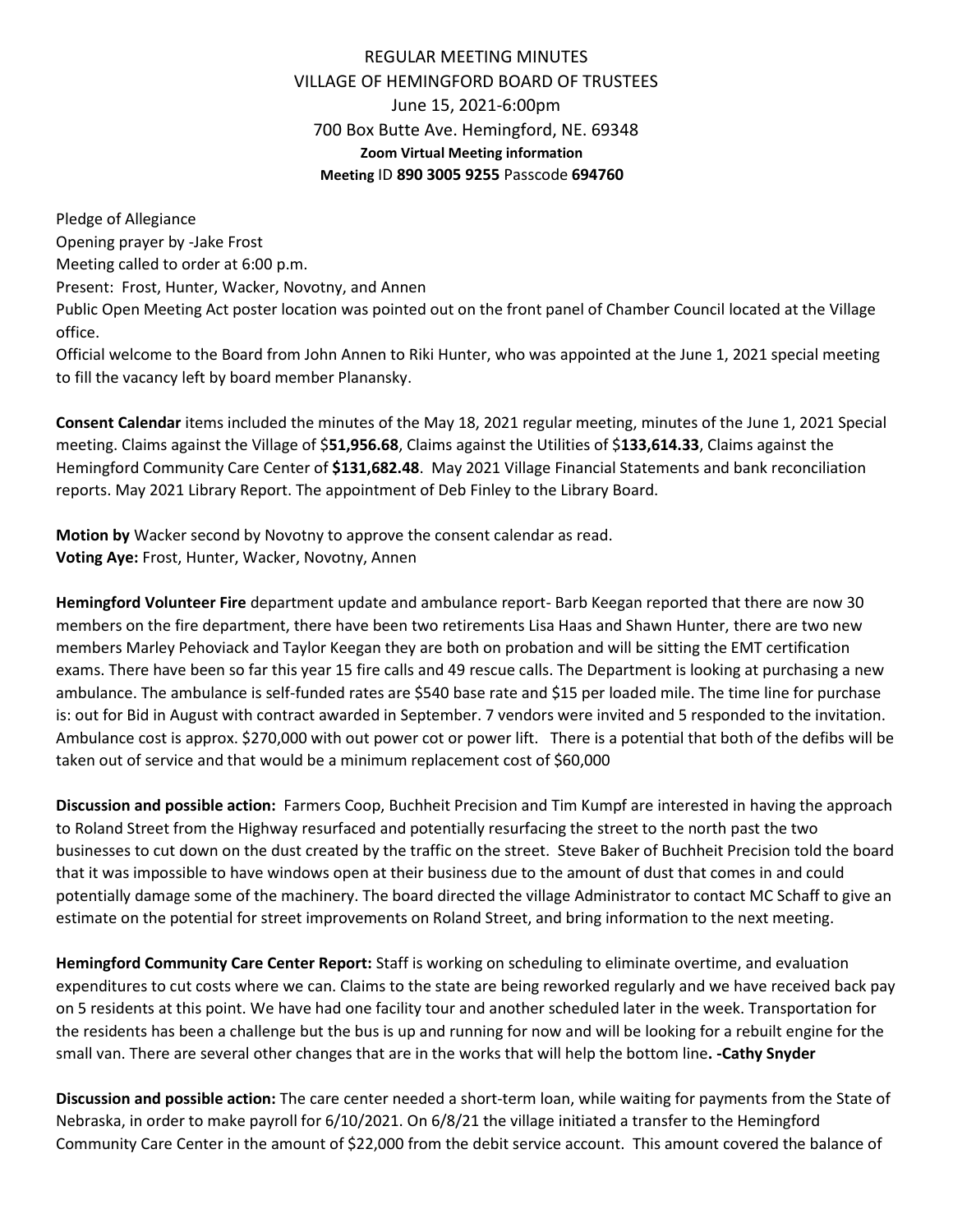payroll as well as payroll withholding taxes it is suggested that the care center repay this amount in two installments during the last week of August 2021 and the last week of September 2021 in equal amounts of \$11,000.

**Motion** by Wacker Second by Hunter to retroactively approve the loan in the amount of \$22,000 with a repayment plan of \$11,000 the last week of August 2021 and another payment of \$11,000 the last week of September 2021. **Voting Aye:** Frost, Hunter, Wacker, Novotny, and Annen

**Discussion and possible action:** The care center is without a vehicle to do transports for the residents in, the bus is not working and the small van needs an engine replacement, Red Beard Garage has a rebuilt engine that will work in the van and would cost \$6500 including parts labor and a 4-year warranty.

**Motion** by Frost, Second by Wacker to have Red Beard Garage install a rebuilt engine at a cost not to exceed \$6500 including parts, labor and a 4-year warranty. Also, that the admin team at the care center continue to watch the auction sites for a newer used bus.

**Voting Aye:** Frost, Hunter, Wacker, Novotny, and Annen

**Discussion and possible action:** Chelsie Herian presented the written strategic plan as created by the board during the March planning session. A full copy of the plan can be viewed at the village office. Thank you, Chelsie, for leading our session and helping facilitate the process.

**Utilities Department Report:** there are 3 employees now certified to do mosquito spraying, the fogger has been calibrated, there have been many pool repairs including the pump, a new pump and housing should probably be put into the budget for next year, the old one was repaired but had been used for the entire life of the pool. The water tower pressure switch went out and was repaired. – **Kyle Huss**

**Parking** on Cheyenne Street at the intersection of Niobrara- there have been a few complaints of vehicles parked on both sides of the street on Cheyenne making it difficult to pass through. Chief Bryner will watch the intersection and try to control the parking issues.

**Splash Pad update-** Grant funds have not yet been released so no work can be done at this time. Kyle is still working on ideas to be able to recycle the water used in the splash pad. There is a chance that if we license the pool and splash pad together, we could send the run off water from the splash pad back into the zero-depth entry of the pool. We will continue to look for a solution to recycling water. Given the late release of grant funds, it is looking like the splash pad won't be complete are ready for opening until summer 2022.

**Discussion and possible action:** Well 1 and the Cemetery well upgrades, Sargent Drilling thought we might need a new well pump but if there is a hole in the casing we are into a bigger problem. With the incoming federal ARPA funds that are to be used for infrastructure, specifically drinking water, it might prove more advantageous to look at plotting a new well to replace well 1 rather than the expense to repair and put back into service the old well. The Cemetery well is also needing major repair, closer to the \$60,000 mark. Since we will have funding that would help with the drinking water well project it would be great if we could reallocate the already approved amount of \$29,238 for the well 1 to the cemetery well project. The topic will be further discussed at a later time.

**Hemingford Police Department report:** We have two Box Butte County Deputies that are working for the village parttime, filling in 3-4 days per week. **-Chief Bryner**

**Administrators Report:** Will be taking a Code 4 online training for Verbal Excellence: Leading, Persuading and Defusing. Splash pad fundraising efforts to date are \$11061.23, Between the pool tax account and the donation account we have more than met the match for the grant (\$4,935 over). The pool opened on the 12<sup>th</sup> of June and held a BBQ splash pad